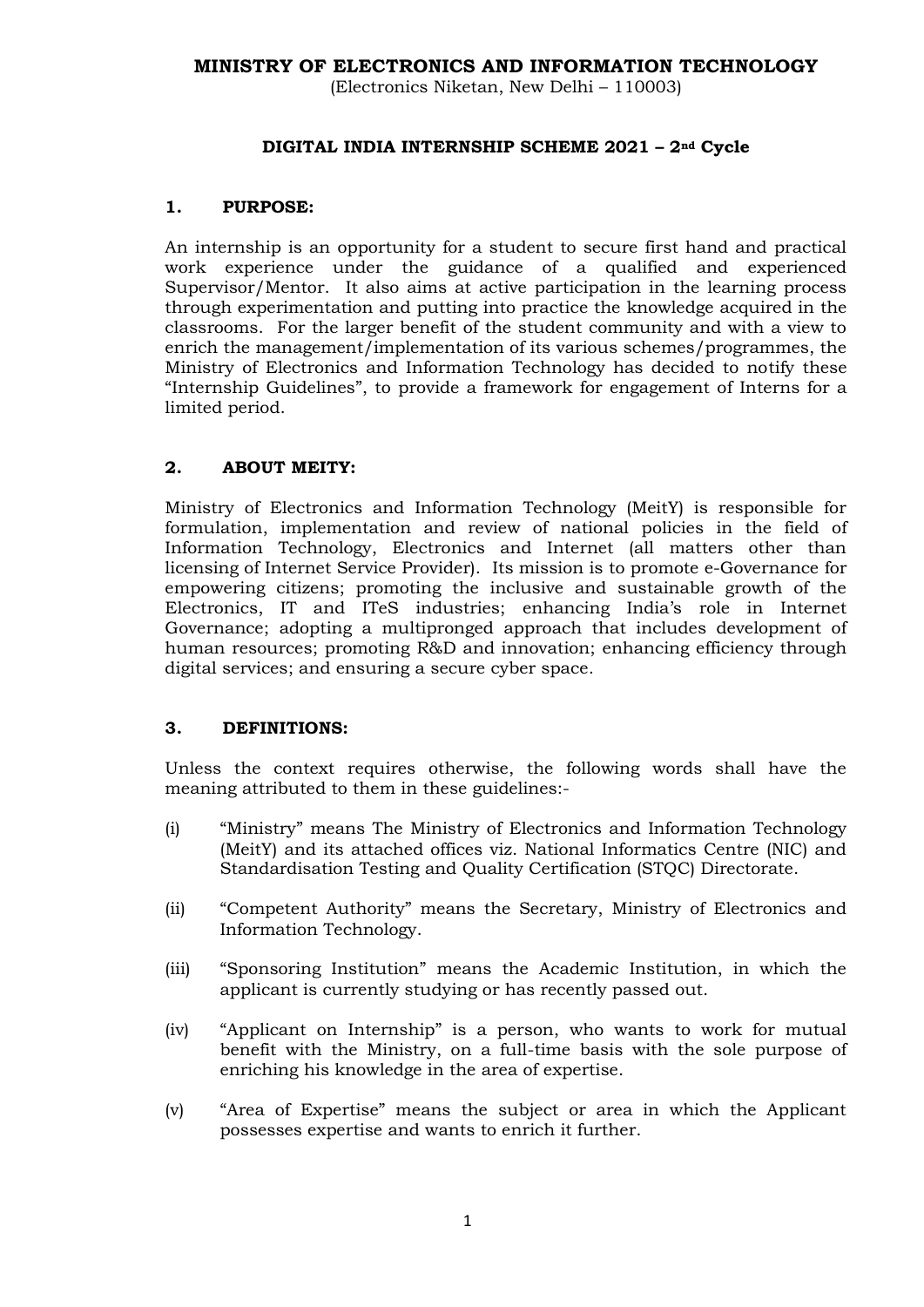## **4. ELIGIBILITY:**

- (i) Indian students from recognized universities in India who have secured at least 60% marks in the last held degree or certificate examination and pursuing:
	- B.E/B.Tech/M.E/M.Tech *(Computer Science & Engineering (CSE)/Computer Science (CS)/ IT/ Electronics & Communications (EC)/ Electronics/ Electrical)*
	- M.Sc.*(CS/IT/ Electronics/ Electrical)*
	- MCA/DOEACC 'B' level
	- BA (Economics (H))\*
	- B.Com (H)/ M.Com.\*
	- MBA *(Finance/International Business)\**

shall be eligible.

*Note:-* The students who are in the last semester or who will pass out in summer 2021 will not be eligible for the internship. Only students who are in the previous one year will be eligible.

*\*Students of BA (Economics (H))/ BCom (H)/ M. Com. and MBA (Finance, International Business) would be considered for internship only in 'Measurement of Digital Economy(DE)/G20 DE Measurement framework' area.* 

(ii) Possessing minimum qualifications as above shall not guarantee internship in this Ministry. Candidates having exposure in the area of intended internship with good academic background and having higher qualification, based on need shall be given preference.

## **5. DURATION OF INTERNSHIP:**

The detailed time schedule of various activities is indicated at **Annexure**. The minimum duration of internship shall be of two months, extendable up to three months, depending on the performance of the candidate, requirement of the Ministry and time the intern is willing to spend with the Ministry. The areas of Internship are as follows:-

| S No.           | Area of Internship                                             | <b>Slots</b>                |  |
|-----------------|----------------------------------------------------------------|-----------------------------|--|
|                 | Semiconductor Fab Ecosystem                                    |                             |  |
| 2               | Production Linked Incentive Schemes for                        |                             |  |
|                 | Electronic Sector (Mobile, Components, IT Hardware, TWS)       |                             |  |
| 3               | Atmanirbhar Bharat - Component & Sub-assemblies                |                             |  |
|                 | Manufacturing (Drones, Robots, Automotive, Telecom)            |                             |  |
| 4               | Display FAB Ecosystem                                          |                             |  |
| $5\overline{)}$ | Product Designhouses (Mobile Phones, Television / STB, IT      | $\mathcal{D}_{\mathcal{L}}$ |  |
|                 | Hardware)                                                      |                             |  |
| 6               | Regulations of Electronics Manufacturing Sector in India       |                             |  |
| $\overline{7}$  | Electronic Development Fund - Impact and Potential             |                             |  |
| 8               | Ease of Doing Business in Electronic Manufacturing Clusters    |                             |  |
| 9               | India as Global Manufacturing Hub for Electronics - Investment | 3                           |  |
|                 | Promotion in Regions (East Asia, Europe, Americas)             |                             |  |
| 10              | Commercialisation of research in Centre of Excellence in       |                             |  |
|                 | Electronics Sector                                             |                             |  |
| 11              | Semiconductor Packaging (ATMP)                                 |                             |  |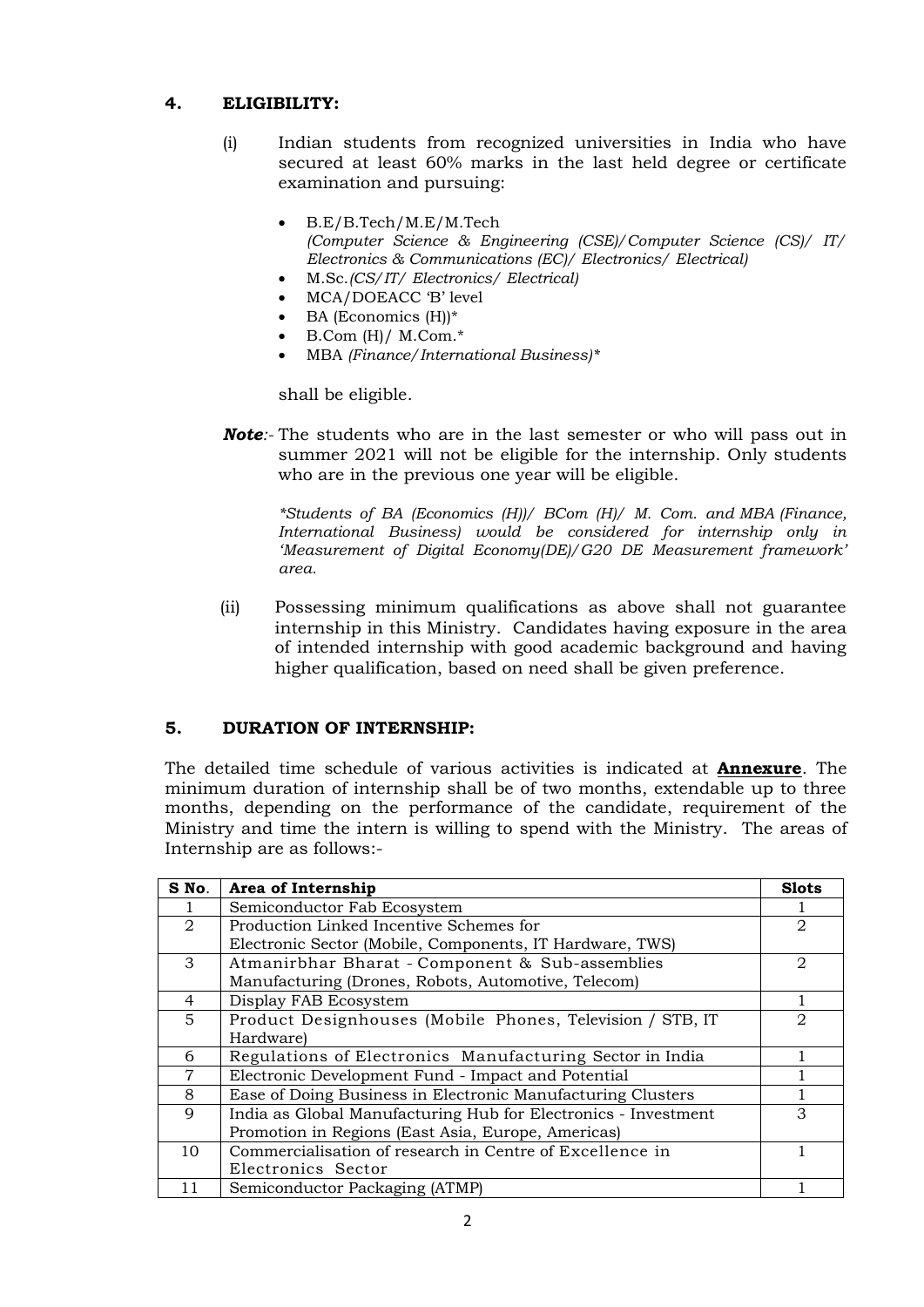| S No. | Area of Internship                                                  | <b>Slots</b>   |  |
|-------|---------------------------------------------------------------------|----------------|--|
| 12    | <b>Power Electronics</b>                                            | 1              |  |
| 13    | RF Electronics                                                      |                |  |
| 14    | Opto Electronics                                                    |                |  |
| 15    | Public Digital Platform (Logistics)                                 |                |  |
| 16    | Public Digital Platform (Urban)                                     |                |  |
| 17    | Public Digital Platform (MSME)                                      |                |  |
| 18    | Digital Product Development Fund                                    |                |  |
| 19    | Trusted Value Chain in Electronics                                  |                |  |
| 20    | Fabless Design                                                      |                |  |
| 21    | High Value Datasets and Data Readiness for AI                       |                |  |
| 22    | Ethical AI - Constraints and Services                               | $\mathbf{1}$   |  |
| 23    | <b>AlforAll Projects</b>                                            | $\mathbf{1}$   |  |
| 24    | Transformational AI (Health)                                        | $\mathbf{1}$   |  |
| 25    | Transformational AI (Education)                                     | $\overline{1}$ |  |
| 26    | Measurement of Digital Economy (DE) / G20 DE Measurement            | $\overline{2}$ |  |
|       | Framework                                                           |                |  |
| 27    | Mechanism of Reporting of Privacy Violation by Public               | $\mathbf{1}$   |  |
|       | Organizations/Private Organizations/Civil Societies/Individuals and |                |  |
|       | their mitigation.                                                   |                |  |
| 28    | Eco System for Data Protection Impact Assessment                    | 1              |  |
| 29    | Network Security/Apps Security/ Mobile Security / WiFi              | 3              |  |
|       | Security/Drone Security / IoT Security                              |                |  |
| 30    | Cyber threat landscape and formulation of cyber security best       | $\mathbf{1}$   |  |
|       | practices                                                           |                |  |
| 31    | Preferential Market Access for Cyber Security                       | 1              |  |
| 32    | <b>Information Security Management System</b>                       | 1              |  |
| 33    | Cyber Forensics (Media / Audio/ Video Forensics)                    | $\mathbf{1}$   |  |
| 34    | Study of cyber security policies/strategies for updation of similar | 1              |  |
|       | aspects of the country                                              |                |  |
| 35    | Visual Data Analyst                                                 | $\overline{2}$ |  |
| 36    | Content Writer                                                      | $\overline{2}$ |  |
| 37    | Content Research                                                    | $\sqrt{2}$     |  |
| 38    | Social Media Analyst                                                | $\overline{2}$ |  |
|       | <b>Total</b>                                                        | 50             |  |

## . **PLACE OF INTERNSHIP:**

The internship will be offered at New Delhi.

## **7. HOW TO APPLY:**

- (i) Interested and eligible students need to apply **online ONLY** (URL: [http://meity.gov.in/schemes\)](http://meity.gov.in/schemes).
- (ii) The application needs to be sponsored/forwarded by the Institution where the applicant is currently enrolled in.

## **8. SELECTION:**

- (i) The Interns will be shortlisted and selected by the respective organisations/Groups/Divisions for their concerned domain.
- (ii) For selection of interns, personal or Skype Interview, may be conducted, if deemed necessary. No TA/DA shall be paid to candidates for attending the personal interview.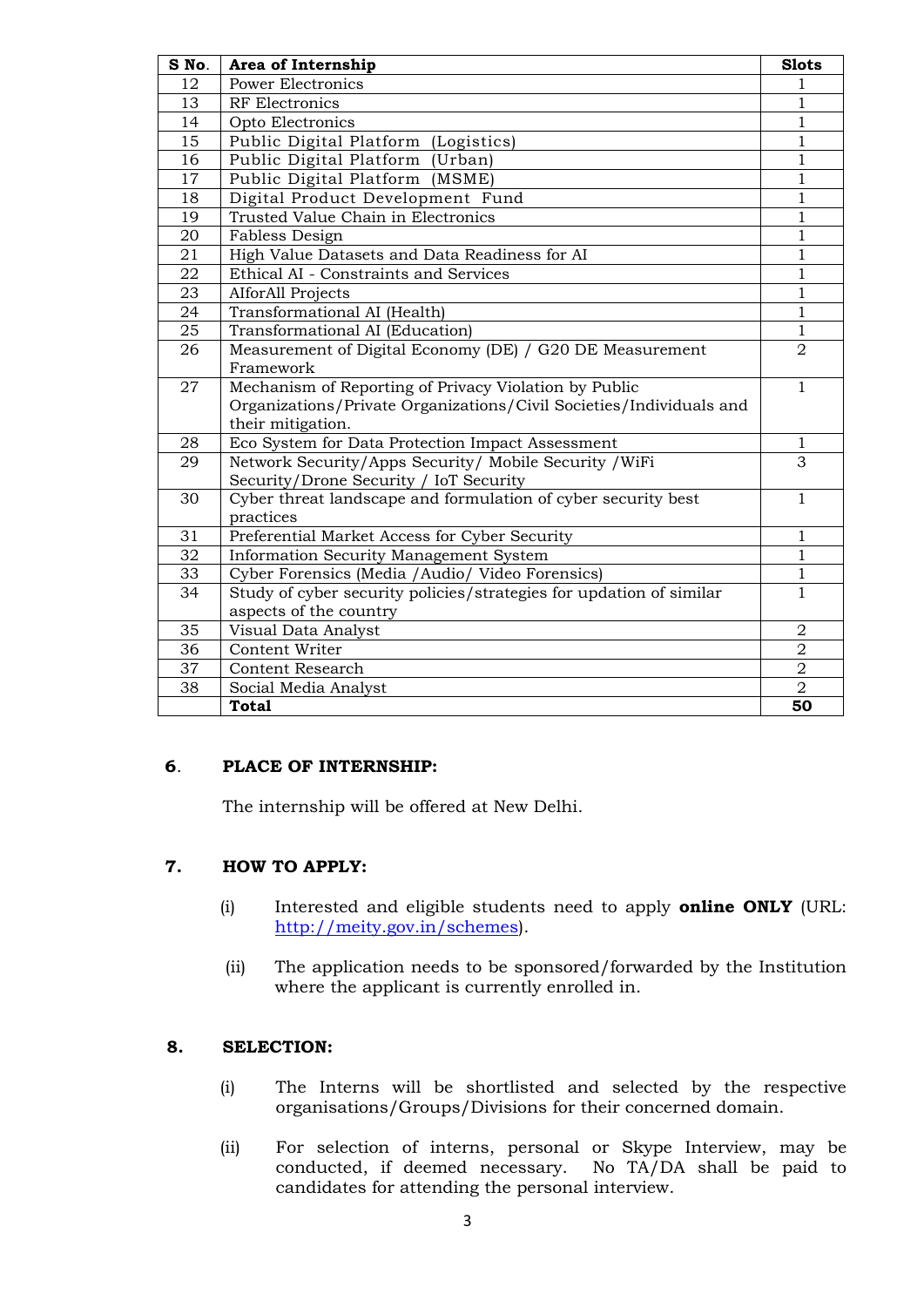(iii) List of selected candidates would be displayed on the web portal.

## **9. CODE OF CONDUCT:**

The Intern appointed by the Ministry shall observe the following Code of Conduct, which shall include but not be limited to, the following:

- (i) The Intern shall follow the rules and regulations, which are in general applicable to employees of the Ministry.
- (ii) The Intern shall follow the confidentiality protocol of the Ministry and shall not reveal to any person or organization confidential information relating to the Ministry, its work and policies.
- (iii) The Intern shall not claim any intellectual property right, of work done at the Ministry and has to strictly maintain the confidentiality of Ministry's intellectual property. Any violation/infringement will be viewed adversely against the Intern as well as the institution to which he/she belongs and may invite appropriate action.
- (iv) The students and the Sponsoring Institution concerned shall have no claim whatsoever on the results of the project work. The Ministry retains all intellectual property rights in patents, designs, software copyright (source code) and publications, if any, that may be generated during the course of project work.
- (v) Interns may, with the prior permission of the Ministry, present their work to academic bodies and at seminars/conferences. However, even for this purpose information that is confidential to the Ministry cannot be revealed under any circumstances.
- (vi) Any papers and documents written and/or published by the Intern should carry the caveat that the views are the personal views of the Intern and do not represent or reflect the views of the Ministry.
- (vii) Interns will follow the advice given to them by the Ministry regarding representations to third parties.
- (viii) In general, an Intern may not interact with or represent the Ministry vis- à-vis third parties. However, some Interns may specifically be authorized to interact with third parties on behalf of the Ministry depending on the nature of their roles and responsibilities.
- (ix) No Intern shall interact with or represent the Ministry to the media (print and electronic).
- (x) Interns will conduct themselves professionally in their relationship with the Ministry and the public in general.
- (xi) The mode of internship i.e. Virtual or physical will be decided by the concerned Supervisor/mentor, based on the requirement. Generally, Interns are required to be present at the Ministry premises from 09.00 am to 05.30 pm, unless otherwise permitted by the Supervisor/Mentor in writing.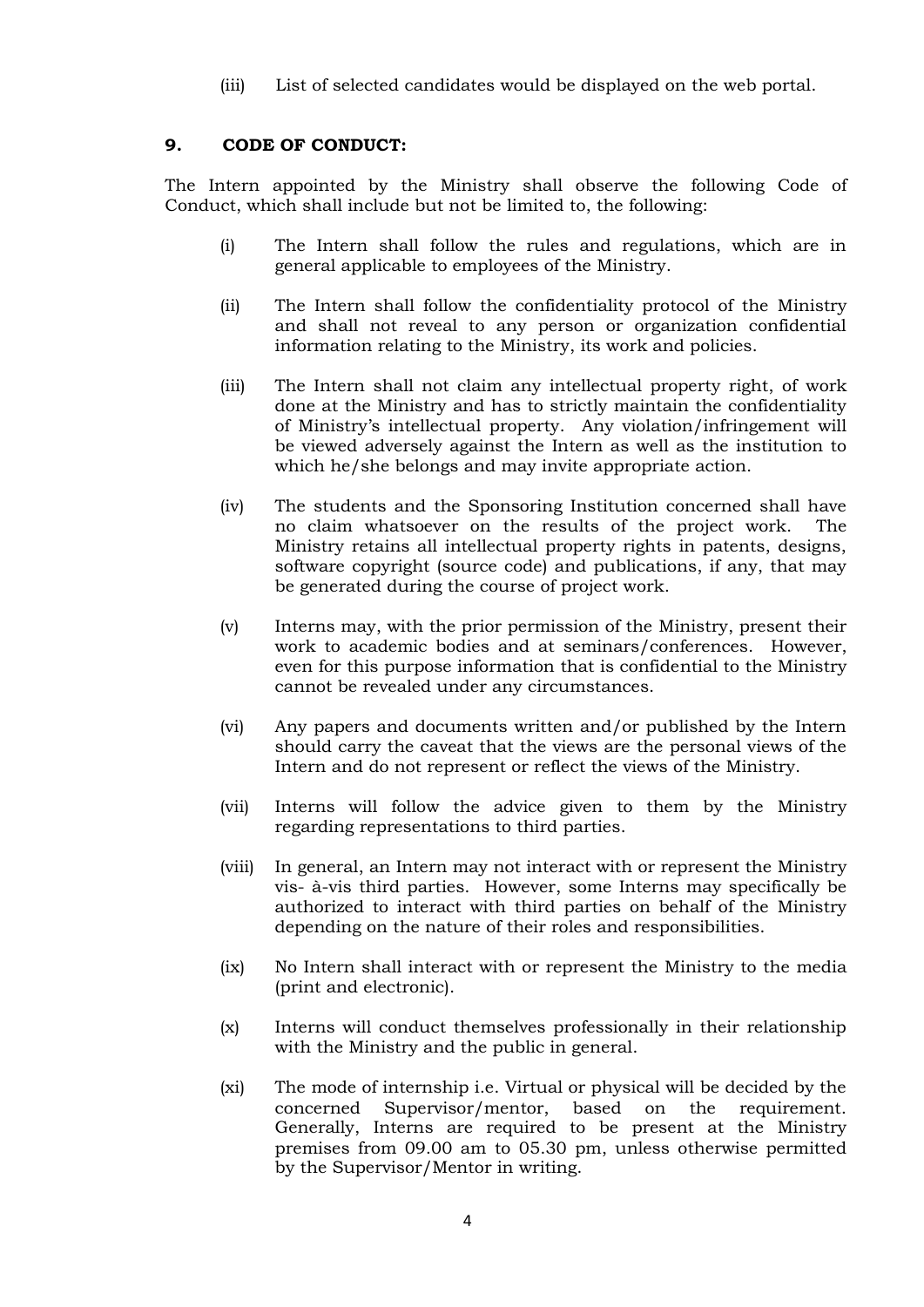- (xii) The Intern has to make his/her own accommodation arrangement during the internship.
- (xiii) Library facility at the Ministry is limited to referencing only; borrowing of books/journals is not extended to the Interns. However Xerox copies may be obtained from the Library on payment of necessary charges.
- (xiv) In the event of unsatisfactory performance, the concerned Intern may be advised by MeitY to discontinue the project work, before the completion of the term of internship.

## **10. PLACEMENT:**

- (i) Every batch of Interns or individual Interns, as the case may be, will have a Scientific/Technical Project Supervisor/Mentor from the Ministry.
- (ii) The internship is neither an employment nor an assurance of an employment with the Ministry.

## **11. SUBMISSION OF REPORT/PAPER:**

- (i) Work plans and work schedules shall be developed by Supervisor/Mentor and the Interns shall invariably adhere to the same.
- (ii) The Interns will be required to submit a Report on the work undertaken at the end of the internship to this Ministry.
- (iii) The project report prepared for the Sponsoring Institution in which the Intern is enrolled and for the Ministry is required to be identical in all respects.
- (iv) The students must furnish a "**No–Demand Certificate**" to this Ministry in the prescribed format after completion of project work along with a soft copy and hard copy of the project report.
- (v) The certificate in the project report prescribed by the Sponsoring Institution, the cover page and all certificates in the project report should categorically reflect that the project work was executed at the Ministry. The acknowledgement sheet in the project report should mention the name of the Supervisor/Mentor who has guided the Intern at the Ministry and the Secretary, MeitY prominently.

## **12. TOKEN STIPEND:**

- (i) A token stipend of Rs.10,000/- per month would be paid to an Intern, subject to satisfactory performance, duly certified by his Supervisor/Mentor.
- (ii) The intern shall be paid after the completion of internship on submission of Report duly accepted by this Ministry.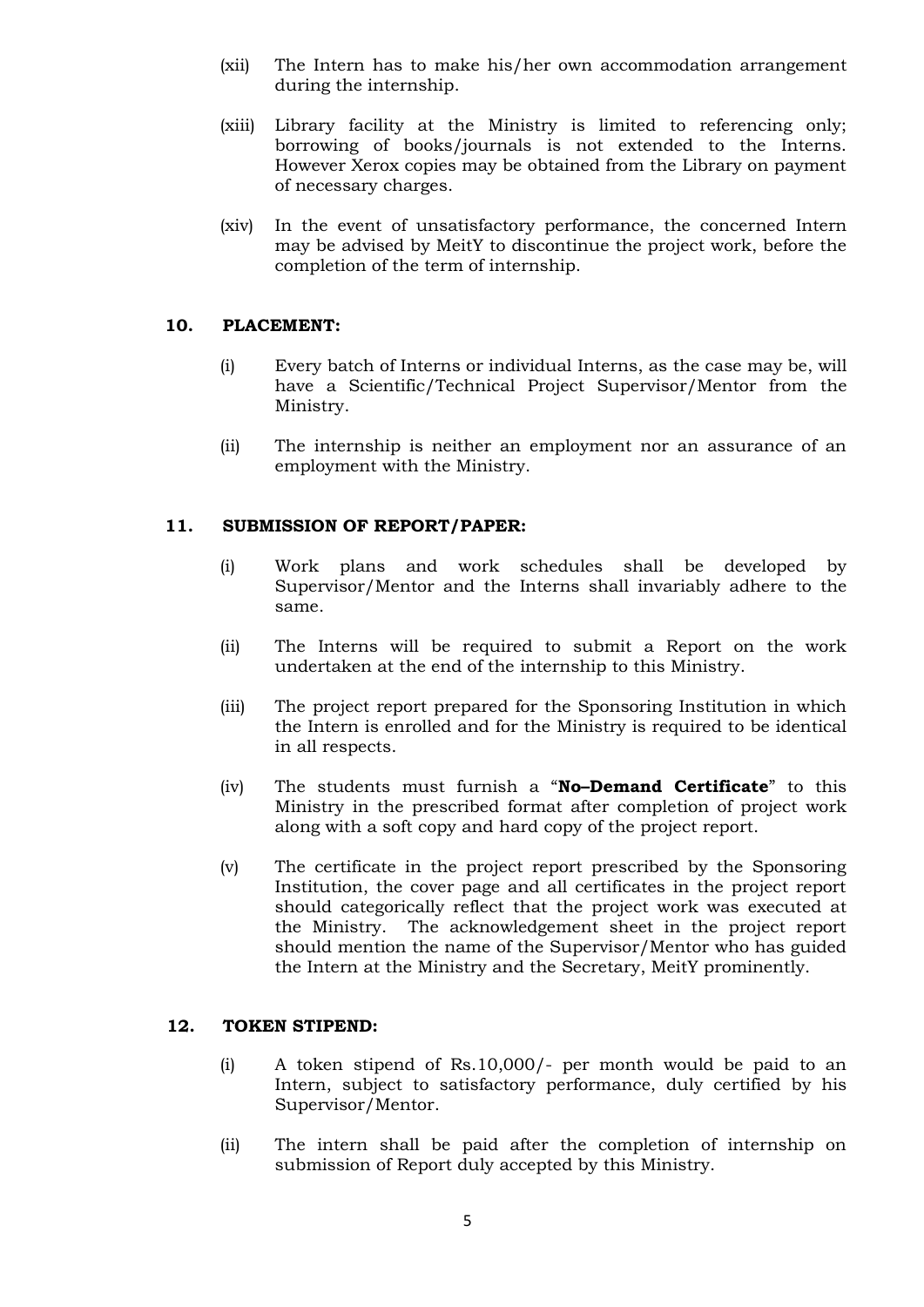## **13. CERTIFICATE OF INTERNSHIP:**

Certificates will be issued by the Ministry to the Interns on the completion of internship and submission of Report duly countersigned and accepted by the Competent Authority.

# **14. TERMINATION:**

- (i) The Ministry may disengage an Intern if the Ministry is of the view that the services of the Intern are no more required.
- (ii) The Ministry may terminate the services of the Intern at any time without assigning any reasons and with immediate effect.
- (iii) If the Intern decides to disengage from the Ministry, he should provide 2 weeks' prior notice.
- (iv) Upon termination, the Intern must hand over to the Ministry, any papers, equipments or other assets which might have been given to the Intern by the Ministry in course of his project work with the Ministry. This will include any badges or ID Cards which may have been issued to the Intern.
- (v) If it comes to the notice of the Ministry that the person whose services have been terminated by the Ministry continues to act in a manner which gives an impression that he is still working for the Ministry, the Ministry shall be free to take appropriate legal action against such person.
- (vi) The Competent Authority may initiate appropriate action against erring Intern and decision of the Competent Authority would be final and binding on the Intern.

## **15. POWER TO REMOVE DIFFICULTIES:**

The Competent Authority shall have the power to remove any difficulty which may come in the way of the implementation of these guidelines.

**\*\*\*\*\*\*\***